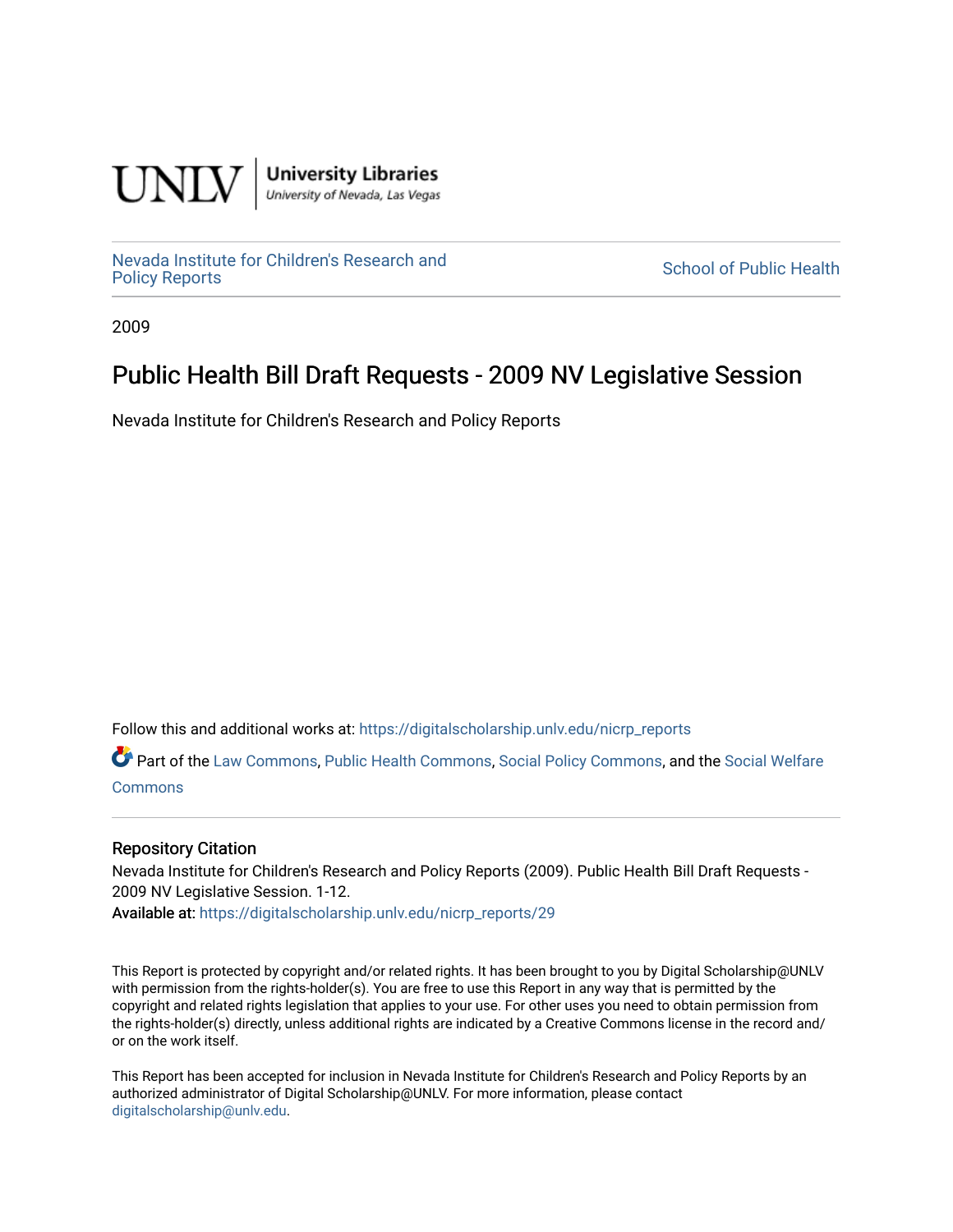| <b>Public Health</b><br><b>Bill Draft Requests - 2009 NV Legislative Session</b><br>*JSR= Joint Standing Rule<br>A complete list of Bill Draft Requests (BDRs) are available on the NV State Legislature homepage at www.leg.state.nv.us |                     |                                                                                                                                                                                 |                                                              |                                                       |  |  |  |
|------------------------------------------------------------------------------------------------------------------------------------------------------------------------------------------------------------------------------------------|---------------------|---------------------------------------------------------------------------------------------------------------------------------------------------------------------------------|--------------------------------------------------------------|-------------------------------------------------------|--|--|--|
| Bill #                                                                                                                                                                                                                                   | <b>BDR</b>          | <b>Description</b>                                                                                                                                                              | <b>Requestor</b>                                             | <b>Status</b>                                         |  |  |  |
|                                                                                                                                                                                                                                          |                     |                                                                                                                                                                                 |                                                              |                                                       |  |  |  |
| <b>Passed Bills</b>                                                                                                                                                                                                                      |                     | Access to Health Care, Prescription Medication, and Insurance                                                                                                                   |                                                              |                                                       |  |  |  |
| <b>AB107</b>                                                                                                                                                                                                                             | 208                 | Establishes the State Program for Vascular Health.                                                                                                                              | Assemblyman Oceguera                                         | 05/18- APPROVED- Ch 81                                |  |  |  |
| <b>AB162</b>                                                                                                                                                                                                                             | 44                  | Mandates insurance coverage for autism screening and<br>treatment.                                                                                                              | Assemblyman<br>Ohrenschall                                   | 05/29- APPROVED- Ch 331                               |  |  |  |
| AB213                                                                                                                                                                                                                                    | 39                  | Authorizes the donation of medication by cancer patients.                                                                                                                       | Assemblyman Anderson<br>and Senator Cegavske                 | 05/19- APPROVED- Ch 122                               |  |  |  |
| <b>AB326</b>                                                                                                                                                                                                                             | 558                 | Enacts provisions related to prescription drug narcotic abuse.                                                                                                                  | Assemblywoman Denis                                          | 05/28- APPROVED- Ch 301                               |  |  |  |
| <b>AB462</b>                                                                                                                                                                                                                             | 838                 | Revises provisions governing insurance coverage                                                                                                                                 | Assemblyman<br>Ohrenschall                                   | 05/11- APPROVED- Ch 70                                |  |  |  |
| AB534                                                                                                                                                                                                                                    | 1249                | Makes a supplemental appropriation to the Office of Consumer<br>Health Assistance for unanticipated shortfalls in Fiscal Year<br>2008-2009 for the Bureau of Hospital Patients. | Department of<br>Administration                              | 05/28- APPROVED- Ch 315                               |  |  |  |
| <b>AB546</b>                                                                                                                                                                                                                             | 1308                | Provides for a second election period to continue health care<br>benefits in accordance with federal law.                                                                       | Assembly Committee on<br>Ways and Means                      | 06/03- APPROVED- Ch 439                               |  |  |  |
| SB <sub>4</sub>                                                                                                                                                                                                                          | 210                 | Revises provisions relating to Medicaid and the Children's Health<br>Insurance Program.                                                                                         | Legislative Committee<br>on Health Care                      | 05/22- APPROVED- Ch 171                               |  |  |  |
| <b>SB103</b>                                                                                                                                                                                                                             | 103                 | Revises provisions governing prescription drugs.                                                                                                                                | Senator Cegavske                                             | 05/29- APPROVED- Ch 351                               |  |  |  |
| <b>SB197</b>                                                                                                                                                                                                                             | 804                 | Revises provisions relating to the reuse of certain prescription<br>drugs                                                                                                       | Senator Wiener                                               | 05/28- APPROVED- Ch 261                               |  |  |  |
| <b>SB278</b>                                                                                                                                                                                                                             | 1061                | Allows certain counties to establish local government health<br>districts.                                                                                                      | <b>Senator McGinness</b>                                     | 05/28- APPROVED- Ch 267                               |  |  |  |
| <b>SB340</b>                                                                                                                                                                                                                             | 1133                | Revises provisions related to Medicaid.                                                                                                                                         | Senate Committee on<br><b>Health and Education</b>           | 05/26- APPROVED- Ch 226                               |  |  |  |
|                                                                                                                                                                                                                                          | <b>Failed Bills</b> |                                                                                                                                                                                 |                                                              |                                                       |  |  |  |
| <b>AB113</b>                                                                                                                                                                                                                             | 86                  | Revises provisions concerning expiration dates indicated on<br>labels of prescription drugs.                                                                                    | Assemblyman Hogan                                            | 04/11- JSR 14.3.1 No Further<br><b>Action Allowed</b> |  |  |  |
| <b>AB122</b>                                                                                                                                                                                                                             | 35                  | Makes certain changes concerning the Office for Consumer<br>Health Assistance.                                                                                                  | Assembly Committee on<br><b>Health and Human</b><br>Services | Failed to pass                                        |  |  |  |
| <b>AB167</b>                                                                                                                                                                                                                             | 49                  | Requires health benefit plans to provide coverage for                                                                                                                           | Assemblyman                                                  | 04/11- JSR 14.3.1 No Further                          |  |  |  |

*Prepared by The Nevada Institute for [Children's Research](http://nic.unlv.edu/) and Policy, School of Community Health Sciences, UNLV*  This document is located on the web at  $\frac{http://nic.unlv.edu/}{http://nic.unlv.edu/}$  Updated 06/11/2009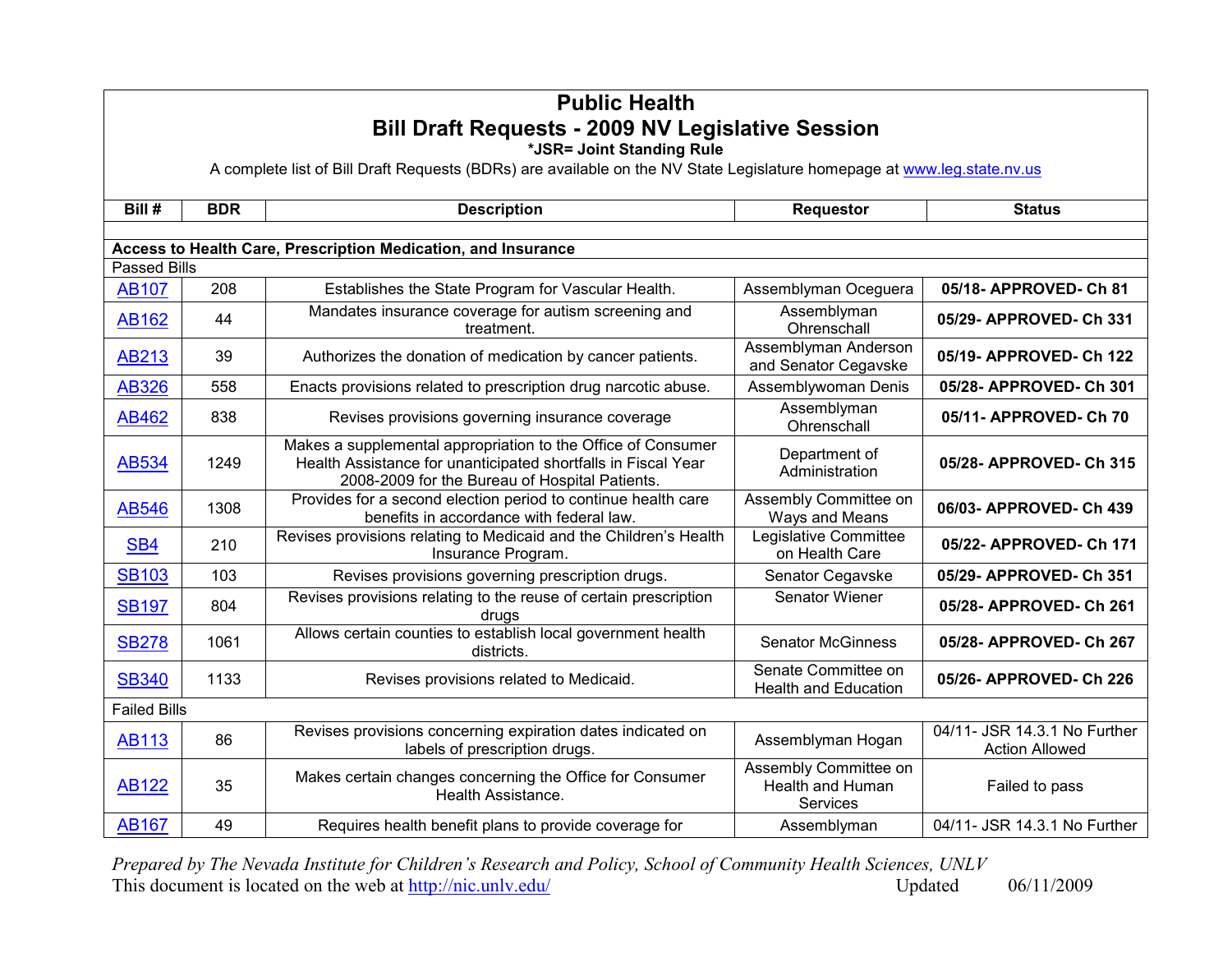|              |         | acupuncture.                                                                                                                                                                                                                                                | Segerblom                                                      | <b>Action Allowed</b>                                 |
|--------------|---------|-------------------------------------------------------------------------------------------------------------------------------------------------------------------------------------------------------------------------------------------------------------|----------------------------------------------------------------|-------------------------------------------------------|
| <b>AB268</b> | 1007    | Makes changes concerning coverage for certain types of<br>chemotherapy.                                                                                                                                                                                     | Assemblyman<br>Christensen                                     | 04/11- JSR 14.3.1 No Further<br><b>Action Allowed</b> |
| <b>AB270</b> | 1016    | Makes changes regarding prescription drugs.                                                                                                                                                                                                                 | Assemblyman Conklin                                            | 04/11- JSR 14.3.1 No Further<br><b>Action Allowed</b> |
| <b>AB346</b> | 385     | Authorizes the issuance of a basic health insurance policy for<br>individuals that does not include the state mandated coverage<br>and a basic group policy without mandated coverage if the group<br>policy includes an option for full coverage.          | Senator Heck                                                   | 04/11- JSR 14.3.1 No Further<br><b>Action Allowed</b> |
| <b>AB365</b> | 510     | Requires health insurance policies to cover treatment for eating<br>disorders.                                                                                                                                                                              | Assemblywoman Leslie                                           | 04/11- JSR 14.3.1 No Further<br><b>Action Allowed</b> |
| <b>AB399</b> | 964     | Revises provisions related to the primacy of health care plans.                                                                                                                                                                                             | <b>Assembly Minority</b><br>Leader                             | 05/16- JSR 14.3.3 No Further<br><b>Action Allowed</b> |
| <b>AB404</b> | 962     | Restores funding to the Indigent Accident Account of the Fund for<br>Hospital Care to Indigent Persons.                                                                                                                                                     | <b>Assembly Minority</b><br>Leader                             | Failed to pass                                        |
| <b>AB406</b> | 759     | Makes various changes relating to the Public Employees'<br><b>Benefits Program</b>                                                                                                                                                                          | <b>Assembly Minority</b><br>Leader                             | 04/11- JSR 14.3.1 No Further<br><b>Action Allowed</b> |
| <b>AB438</b> | 885     | Provides for more transparency concerning health insurance<br>plans.                                                                                                                                                                                        | Assemblyman Bobzien                                            | 04/11- JSR 14.3.1 No Further<br><b>Action Allowed</b> |
| <b>AB439</b> | 128     | Makes various changes concerning health insurance.                                                                                                                                                                                                          | Assemblyman Hardy                                              | 04/11- JSR 14.3.1 No Further<br><b>Action Allowed</b> |
| <b>AB473</b> | 1128    | Revises provisions relating to the medical and dental services for<br>prisoners.                                                                                                                                                                            | Assembly Committee on<br>Corrections, Parole, and<br>Probation | Failed to pass                                        |
| <b>AB515</b> | 1175    | Provides that policies of health insurance which provide coverage<br>for treatment by licensed marriage and family therapists or clinical<br>social workers must also cover treatment by interns.                                                           | Department of<br>Administration                                | 05/16- JSR 14.3.3 No Further<br><b>Action Allowed</b> |
| <b>AB544</b> | 1266    | Expands eligibility for family planning services within the Medicaid<br>Program                                                                                                                                                                             | Assembly Committee on<br>Ways and Means                        | Failed to pass                                        |
| <b>SB24</b>  | 450     | Requires the Director of the Department of Health and Human<br>Services to include in the State Plan for Medicaid a program to<br>provide a preliminary determination of eligibility under the<br>Supplemental Income Program to receive Medicaid benefits. | <b>Clark County</b>                                            | Failed to pass                                        |
| <b>SB69</b>  | 623     | Revises provisions governing the regulation of complementary<br>and integrative medicine                                                                                                                                                                    | Senator Schneider                                              | 04/11- JSR 14.3.1 No Further<br><b>Action Allowed</b> |
| <b>SB112</b> | 622(53) | Revises provisions relating to the provision of health benefits by<br>employee leasing companies                                                                                                                                                            | Senator Carlton                                                | 04/11- JSR 14.3.1 No Further<br><b>Action Allowed</b> |
| <b>SB157</b> | 808     | Revises provisions relating to emergency services and care.                                                                                                                                                                                                 | Senate Committee on<br><b>Health and Education</b>             | Failed to pass                                        |
| <b>SB159</b> | 14      | Requires the establishment of a Cancer Drug Donation Program.                                                                                                                                                                                               | Senator Cegavske                                               | 05/16- JSR 14.3.3 No Further                          |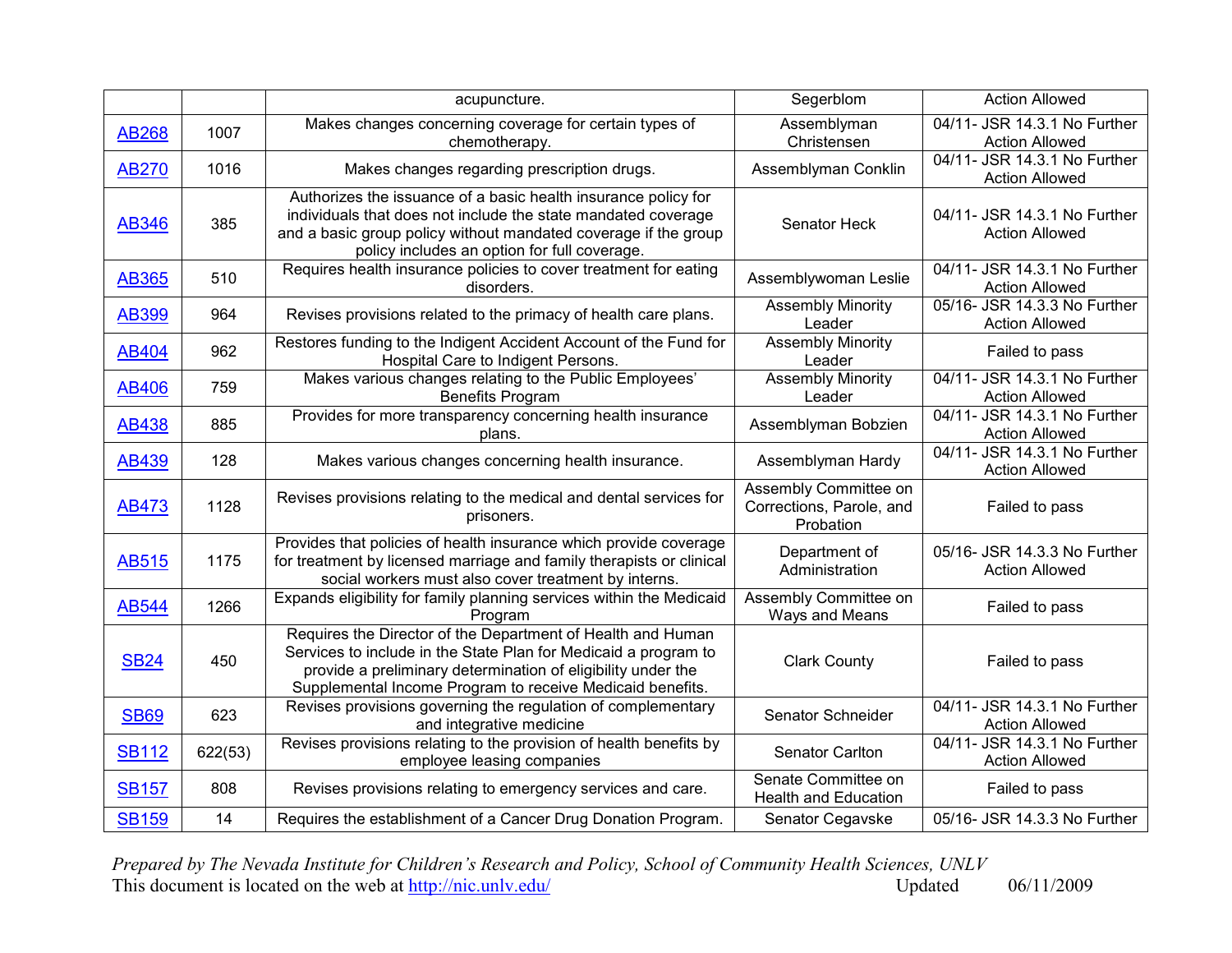|              |      |                                                                                                                                                                                                          | and Assemblyman<br>Anderson                        | <b>Action Allowed</b>                                 |
|--------------|------|----------------------------------------------------------------------------------------------------------------------------------------------------------------------------------------------------------|----------------------------------------------------|-------------------------------------------------------|
| <b>SB168</b> | 1011 | Enacts provisions relating to labels used for prescription drugs.                                                                                                                                        | Senator Care                                       | 05/16- JSR 14.3.3 No Further<br><b>Action Allowed</b> |
| <b>SB211</b> | 1056 | Enacts provisions relating to the manufacturers and wholesalers<br>of prescription drugs.                                                                                                                | Senator Woodhouse                                  | 04/11- JSR 14.3.1 No Further<br><b>Action Allowed</b> |
| <b>SB214</b> | 291  | Revises provisions governing certain health maintenance<br>organizations and medical and dental plans.                                                                                                   | Senate Committee on<br>Commerce and Labor          | Failed to pass                                        |
| <b>SB286</b> | 637  | Revises the provisions governing the provision of early<br>intervention services for children with disabilities                                                                                          | Senator Cegavske                                   | Failed to pass                                        |
| <b>SB293</b> | 701  | Requires a court order for certain medical treatment for foster<br>children                                                                                                                              | Senator Cegavske                                   | Failed to pass                                        |
| <b>SB296</b> | 671  | Enacts the Consumer Access to Health Care Services Act                                                                                                                                                   | Senator Washington                                 | 04/11- JSR 14.3.1 No Further<br><b>Action Allowed</b> |
| <b>SB306</b> | 1052 | Establishes a community health center investment program.                                                                                                                                                | Senator Carlton                                    | Failed to pass                                        |
| <b>SB322</b> | 1073 | Authorizes reorganization of public health function of district<br>health departments in larger counties.                                                                                                | <b>Senator Parks</b>                               | 04/11- JSR 14.3.1 No Further<br><b>Action Allowed</b> |
| <b>SB380</b> | 1132 | Establishes a pilot program relating to access to health care for<br>certain uninsured persons.                                                                                                          | Senate Committee on<br><b>Health and Education</b> | 04/11- JSR 14.3.1 No Further<br><b>Action Allowed</b> |
| <b>SB388</b> | 1131 | Revises provisions relating to insurance.                                                                                                                                                                | Senate Committee on<br>Commerce and Labor          | Failed to pass                                        |
| <b>SB419</b> | 1174 | Makes Pharmacy and Therapeutic Committee and advisory<br>committee and revises various provisions governing the<br>administration of the preferred drug list.                                            | Department of<br>Administration                    | Failed to pass                                        |
|              |      | Bill Draft Requests (never became bills)                                                                                                                                                                 |                                                    |                                                       |
|              | 153  | Authorizes donation of prescription drugs by cancer patients<br>under certain circumstances.                                                                                                             | Assemblyman Stewart                                |                                                       |
|              | 594  | Revises provisions relating to the distribution of pharmaceuticals.                                                                                                                                      | Assemblywoman Cobb                                 |                                                       |
|              | 801  | Revises provisions governing the Public Employees' Benefits<br>System.                                                                                                                                   | Senate Majority Leader                             |                                                       |
|              | 829  | Revises provisions governing the tracking and dispensing of<br>certain drugs                                                                                                                             | Assemblyman Horne                                  |                                                       |
|              | 859  | Makes various changes relating to pharmaceuticals.                                                                                                                                                       | Assemblyman<br>Christensen                         |                                                       |
|              | 1211 | Eliminates the Office for Consumer Health Assistance.                                                                                                                                                    | Department of<br>Administration                    |                                                       |
|              | 1259 | Makes a supplemental appropriation to the Department of Health<br>and Human Services for unanticipated shortfalls in Fiscal Year<br>2008-2009 for increased Medicare costs for youth parole<br>services. | Department of<br>Administration                    |                                                       |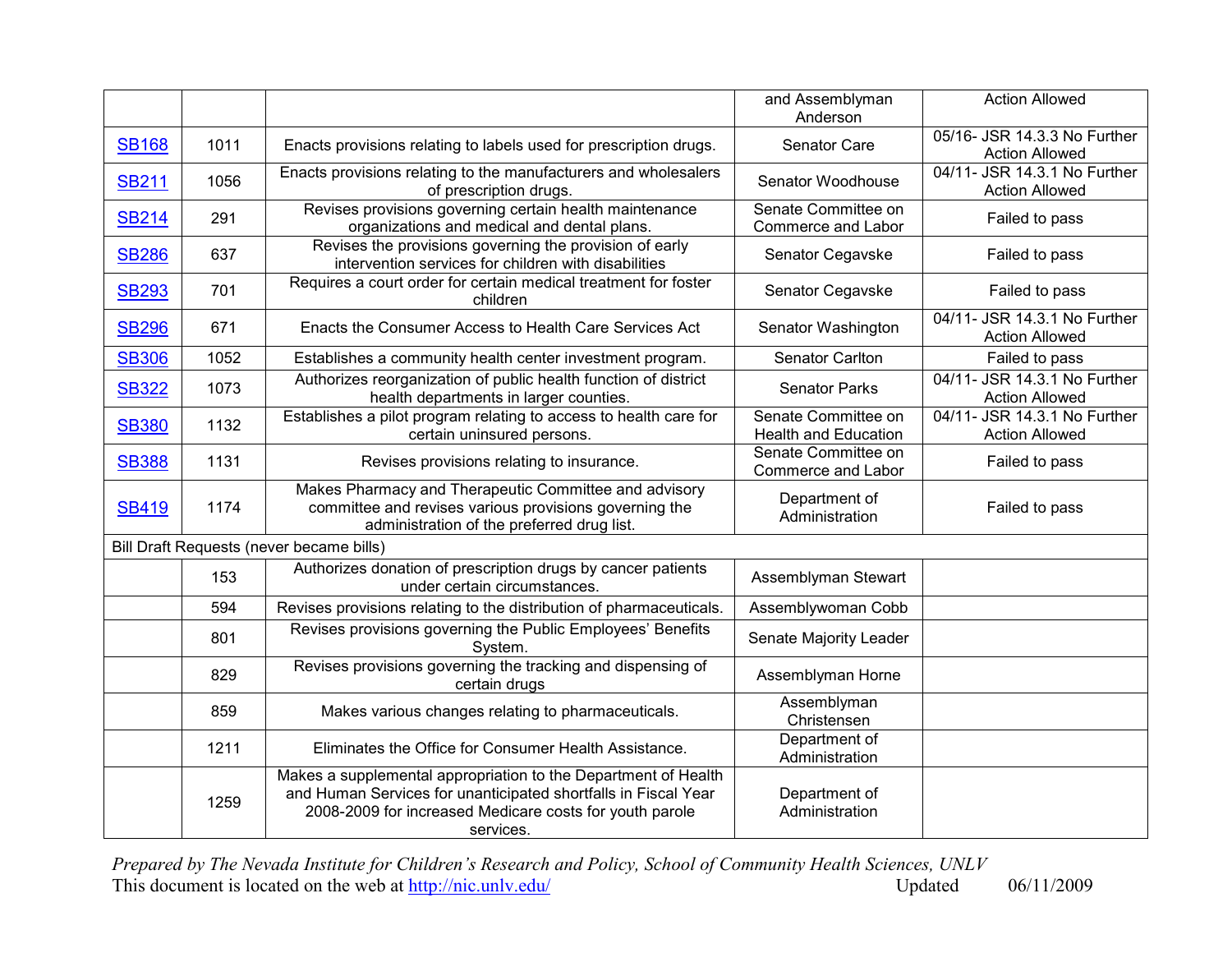|                 | <b>Health Professionals and Practices</b> |                                                                                                                                                                                                                                                      |                                                                   |                          |  |
|-----------------|-------------------------------------------|------------------------------------------------------------------------------------------------------------------------------------------------------------------------------------------------------------------------------------------------------|-------------------------------------------------------------------|--------------------------|--|
| <b>AB10</b>     | 219                                       | Establishes certain protections for nurses.                                                                                                                                                                                                          | Legislative Committee on<br><b>Health Care</b>                    | 05/29- APPROVED- Ch 324  |  |
| <b>AB16</b>     | 600                                       | Provides full disclosure of certain information to EMTs regarding<br>the results of source tests of their patients.                                                                                                                                  | Assembly Committee on<br>Commerce and Labor                       | 05/26- APPROVED- Ch 230  |  |
| <b>AB46</b>     | 271                                       | Requires courts to transmit records relating to the involuntary<br>commitment or other adjudication of a person with a mental<br>illness to the Central Repository for Nevada Records of Criminal<br>History at the Department of Public Safety.     | <b>Attorney General</b>                                           | 06/04 - APPROVED- Ch 444 |  |
| <b>AB52</b>     | 448                                       | Requires all hospitals in larger counties to provide core specialty<br>services to treat patients with injuries or conditions typically seen<br>in emergency departments or to have an agreement with another<br>facility to provide those services. | <b>Clark County</b>                                               | 06/08- APPROVED- Ch 469  |  |
| <b>AB121</b>    | 492                                       | Makes various changes concerning health care facilities that<br>employ nurses                                                                                                                                                                        | Assemblywoman<br>Koivisto                                         | 06/01- ENROLLED- Ch 380  |  |
| <b>AB123</b>    | 215                                       | Revises provisions relating to medical facilities.                                                                                                                                                                                                   | Legislative Committee on<br><b>Health Care</b>                    | 05/22- APPROVED- Ch 149  |  |
| <b>AB136</b>    | 861                                       | Establishes Oral Health Program                                                                                                                                                                                                                      | Assemblywoman Parnell,<br>Assemblywoman Smith,<br>and Senator Lee | 04/22- APPROVED- Ch 14   |  |
| <b>AB176</b>    | 173                                       | Makes certain changes concerning administrators of facilities for<br>long-term care.                                                                                                                                                                 | Assemblywoman<br>Womack                                           | 05/19- APPROVED- Ch 119  |  |
| <b>AB196</b>    | 813                                       | Makes various changes relating to facilities for refractive laser<br>surgery.                                                                                                                                                                        | Assemblywoman Leslie                                              | 05/19- APPROVED- Ch 121  |  |
| <b>AB314</b>    | 878                                       | Makes various changes to provisions governing the practice of<br>dentistry.                                                                                                                                                                          | Assemblywoman<br>Woodbury                                         | 05/29 - APPROVED- Ch 339 |  |
| <b>AB349</b>    | 1022                                      | Revises provisions governing emergency medical technicians.                                                                                                                                                                                          | Assemblywoman Parnell                                             | 05/29 - APPROVED- Ch 341 |  |
| <b>AB370</b>    | 1014                                      | Makes various changes concerning pharmacies.                                                                                                                                                                                                         | Assemblyman Carpenter                                             | 05/28- APPROVED- Ch 306  |  |
| SB <sub>8</sub> | 216                                       | Revises provisions relating to health care professional licensing<br>boards.                                                                                                                                                                         | Legislative Committee on<br><b>Health Care</b>                    | 05/28 - APPROVED- Ch 251 |  |
| <b>SB17</b>     | 607                                       | Makes various changes concerning medical records                                                                                                                                                                                                     | <b>Senator Wiener</b>                                             | 06/04- APPROVED- Ch 453  |  |
| <b>SB26</b>     | 349                                       | Revises provisions governing the regulation of chiropractic<br>physicians.                                                                                                                                                                           | <b>Chiropractic Physicians'</b><br>Board of Nevada                | 05/28- APPROVED- Ch 252  |  |
| <b>SB72</b>     | 376                                       | Authorizes pharmacists to perform certain screening tests.                                                                                                                                                                                           | Senator Cegavske                                                  | 05/26- APPROVED- Ch 204  |  |
| <b>SB76</b>     | 263                                       | Clarifies provisions which allow an agency to summarily suspend<br>a license in the interest of the public health, safety or welfare.                                                                                                                | <b>Attorney General</b>                                           | 05/22- APPROVED- Ch 179  |  |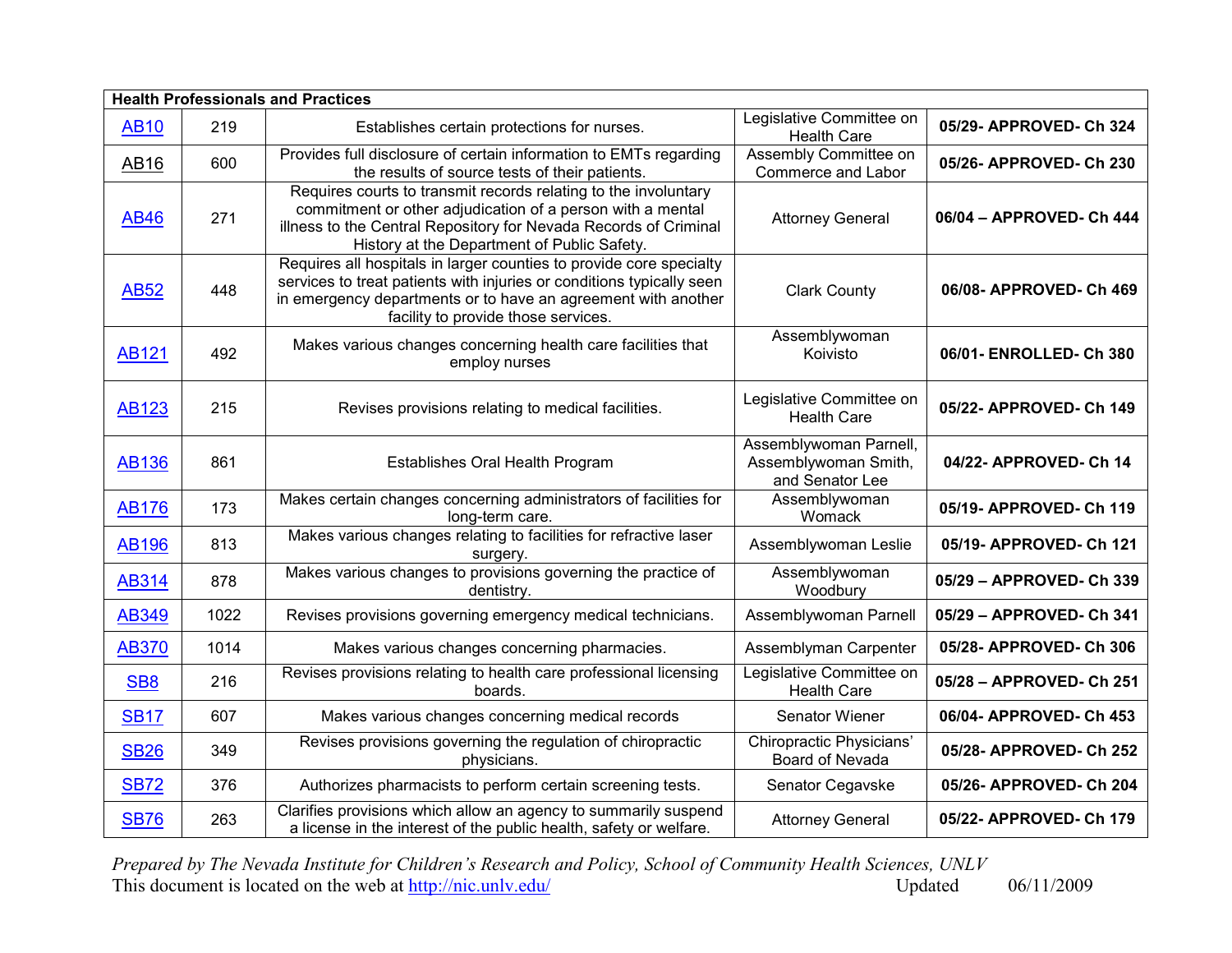| <b>SB119</b>        | 60   | Makes various changes relating to massage therapists.                                                                                                               | Senate Committee on<br>Commerce & Labor               | 06/04- APPROVED- Ch 459                               |
|---------------------|------|---------------------------------------------------------------------------------------------------------------------------------------------------------------------|-------------------------------------------------------|-------------------------------------------------------|
| <b>SB129</b>        | 769  | Revises provisions relating to the continuing education<br>requirements for dentists and dental hygienists concerning<br>terrorism and weapons of mass destruction. | Senator Hardy                                         | 05/18- APPROVED- Ch 84                                |
| <b>SB147</b>        | 960  | Establishes broadcasters as first responders during emergencies                                                                                                     | Senator Weiner                                        | 05/22- APPROVED- Ch 140                               |
| <b>SB228</b>        | 651  | Revises provisions governing ownership or control of dental<br>practices                                                                                            | Senator Carlton                                       | 05/28- APPROVED- Ch 262                               |
| <b>SB229</b>        | 368  | Makes various changes concerning the licensing of physicians<br>who have a Conrad 30 J-1 visa waiver or who have a J-1 visa.                                        | Senator Carlton                                       | 05/26- APPROVED- Ch 210                               |
| <b>SB266</b>        | 707  | Makes various changes concerning licensure for visiting medical<br>professionals.                                                                                   | Senator Carlton                                       | 05/28- APPROVED- Ch 265                               |
| <b>SB268</b>        | 161  | Makes various changes to provisions governing occupational<br>licensing boards.                                                                                     | <b>Senator Carlton</b>                                | 05/26- APPROVED- Ch 224                               |
| <b>SB269</b>        | 757  | Makes various changes concerning the Board of Medical<br>Examiners.                                                                                                 | Senator Carlton                                       | 06/09- APPROVED- Ch 494                               |
| <b>SB273</b>        | 874  | Makes various changes concerning procedures for tissue<br>transplants and processing.                                                                               | Senator Schneider                                     | 06/08- APPROVED- Ch 478                               |
| <b>SB288</b>        | 163  | Makes various changes to provisions governing occupational<br>safety and health.                                                                                    | Senator Carlton                                       | 05/26- APPROVED- Ch 216                               |
| <b>SB295</b>        | 913  | Makes various changes regarding the practice of dentistry.                                                                                                          | Senator Carlton                                       | 06/09- APPROVED- Ch 495                               |
| <b>SB302</b>        | 982  | Allows military physicians to practice in local hospitals under<br>certain circumstances.                                                                           | Senator Nolan                                         | 05/26- APPROVED- Ch 218                               |
| <b>SB362</b>        | 217  | Revises provisions relating to the discipline of certain health care<br>professionals.                                                                              | Legislative Committee on<br><b>Health Care</b>        | 05/26- APPROVED- Ch 227                               |
| <b>SB382</b>        | 1105 | Revises provisions relating to public health programs and<br>payments to certain hospitals.                                                                         | Senate Committee on<br>Health and Education.          | 06/03- APPROVED- Ch 421                               |
| <b>SCR16</b>        | 875  | Makes various changes concerning infrastructure for<br>biotechnology.                                                                                               | Senator Schneider                                     | 05/13- ENROLLED- File No.<br>68                       |
| <b>Failed Bills</b> |      |                                                                                                                                                                     |                                                       |                                                       |
| <b>AB62</b>         | 442  | Requires determination of format of a do-not-resuscitate order by<br>the State Board of Health                                                                      | Office of the Governor                                | 04/11- JSR 14.3.1 No Further<br><b>Action Allowed</b> |
| <b>AB106</b>        | 288  | Provides for regulation of certified medication aides.                                                                                                              | Assembly Committee on<br>Health and Human<br>Services | 04/11- JSR 14.3.1 No Further<br><b>Action Allowed</b> |
| <b>AB125</b>        | 68   | Makes various changes concerning surgical centers.                                                                                                                  | Assemblywoman<br>Gansert                              | 04/11- JSR 14.3.1 No Further<br><b>Action Allowed</b> |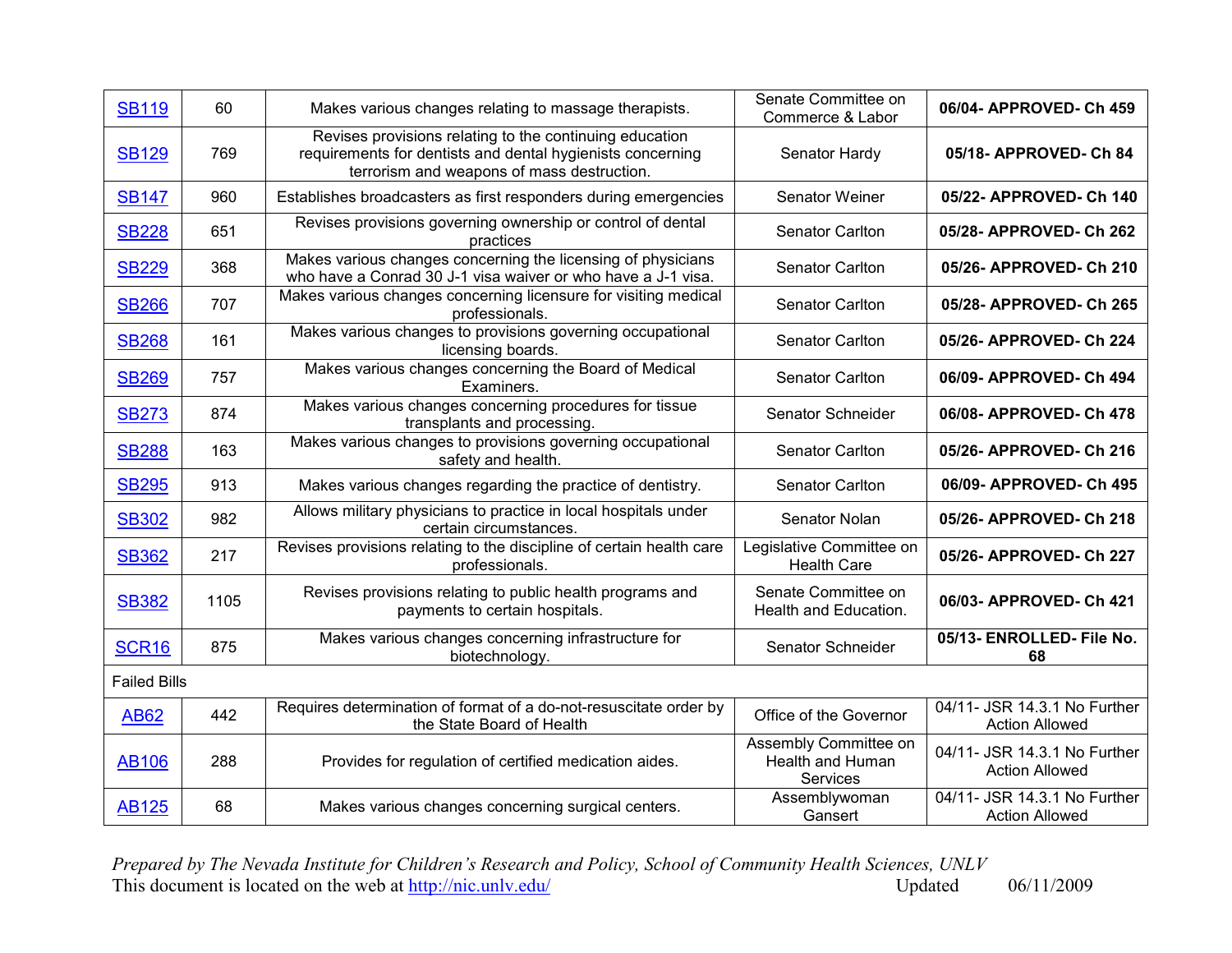| <b>AB200</b> | 469          | Expands the "Good Samaritan" law for health care providers                                                                                        | Assemblywoman                                            | 04/11- JSR 14.3.1 No Further                          |
|--------------|--------------|---------------------------------------------------------------------------------------------------------------------------------------------------|----------------------------------------------------------|-------------------------------------------------------|
|              |              | responding to natural disasters and similar emergencies.                                                                                          | Gansert                                                  | <b>Action Allowed</b>                                 |
| <b>AB261</b> | 918          | Authorizes the issuance of special volunteer medical licenses to<br>osteopathic physicians.                                                       | Assemblywoman Spiegel                                    | 04/11- JSR 14.3.1 No Further<br><b>Action Allowed</b> |
| <b>AB278</b> | 601          | Revises provisions relating to retiree notification of a change in<br>benefits provider                                                           | Assemblyman Anderson                                     | 04/11- JSR 14.3.1 No Further<br><b>Action Allowed</b> |
| <b>AB310</b> | $\mathbf{3}$ | Makes certain changes concerning physicians who work part-<br>time.                                                                               | Assemblyman Carpenter                                    | 04/11- JSR 14.3.1 No Further<br><b>Action Allowed</b> |
| <b>AB312</b> | 470          | Authorizes special volunteer medical licenses for retired nurses.                                                                                 | Assemblywoman<br>Gansert                                 | 04/11- JSR 14.3.1 No Further<br><b>Action Allowed</b> |
| <b>AB357</b> | 765          | Makes an appropriation to fund a public health nurse in Elko<br>County.                                                                           | Assemblywoman<br>Carpenter                               | Failed to pass                                        |
| <b>AB379</b> | 1066         | Enacts the patients' bill of rights for emergency services and<br>care.                                                                           | Assemblyman<br>Segerblom                                 | 04/11- JSR 14.3.1 No Further<br><b>Action Allowed</b> |
| <b>AB398</b> | 1044         | Makes various changes concerning the confidentiality of medical<br>records and investigations of such records.                                    | Assemblyman Hardy                                        | 04/11- JSR 14.3.1 No Further<br><b>Action Allowed</b> |
| <b>AB433</b> | 976          | Requires county hospitals to provide cancer treatment as part of<br>their care to indigents.                                                      | Assemblywoman Pierce                                     | Failed to pass                                        |
| <b>AB445</b> | 1062         | Provides for the licensure of musical therapists.                                                                                                 | Assemblyman Denis                                        | 04/11- JSR 14.3.1 No Further<br><b>Action Allowed</b> |
| <b>AB495</b> | 978          | Makes various changes to provisions governing medical<br>malpractice.                                                                             | Assembly Committee on<br>the Judiciary                   | 05/16- JSR 14.3.3 No Further<br><b>Action Allowed</b> |
| <b>SB58</b>  | 362          | Revises provisions governing the licensure and regulation of<br>audiologists and speech pathologists.                                             | Audiology and Speech<br>Pathology, Board of<br>Examiners | 05/16- JSR 14.3.3 No Further<br><b>Action Allowed</b> |
| <b>SB70</b>  | 169          | Revises the provisions requiring inspections of ambulatory care<br>centers and in-office physician clinics.                                       | Senator Horsford                                         | Failed to pass                                        |
| <b>SB157</b> | 808          | Revises provisions relating to emergency services and care.                                                                                       | Senate Committee on<br><b>Health and Education</b>       | Failed to pass                                        |
| <b>SB180</b> | 770          | Makes various changes relating to the inspection of dental x-ray<br>machines.                                                                     | Senator Hardy                                            | 04/11- JSR 14.3.1 No Further<br><b>Action Allowed</b> |
| <b>SB205</b> | 706          | Makes various changes regarding hospitals                                                                                                         | Senator Carlton                                          | 04/11- JSR 14.3.1 No Further<br><b>Action Allowed</b> |
| <b>SB271</b> | 876          | Makes various changes concerning the regulation of translational<br>medicine.                                                                     | Senator Schneider                                        | 04/11- JSR 14.3.1 No Further<br><b>Action Allowed</b> |
| <b>SB290</b> | 852          | Provides for video cameras in certain rooms in long-term care<br>and other similar establishments to avoid exploitation of<br>vulnerable persons. | Senator Cegavske                                         | 05/16- JSR 14.3.3 No Further<br><b>Action Allowed</b> |
| <b>SB320</b> | 367          | Makes various changes concerning the Board of Dental<br><b>Examiners of Nevada</b>                                                                | Senator Carlton                                          | 05/16- JSR 14.3.3 No Further<br>Action Allowed (64)   |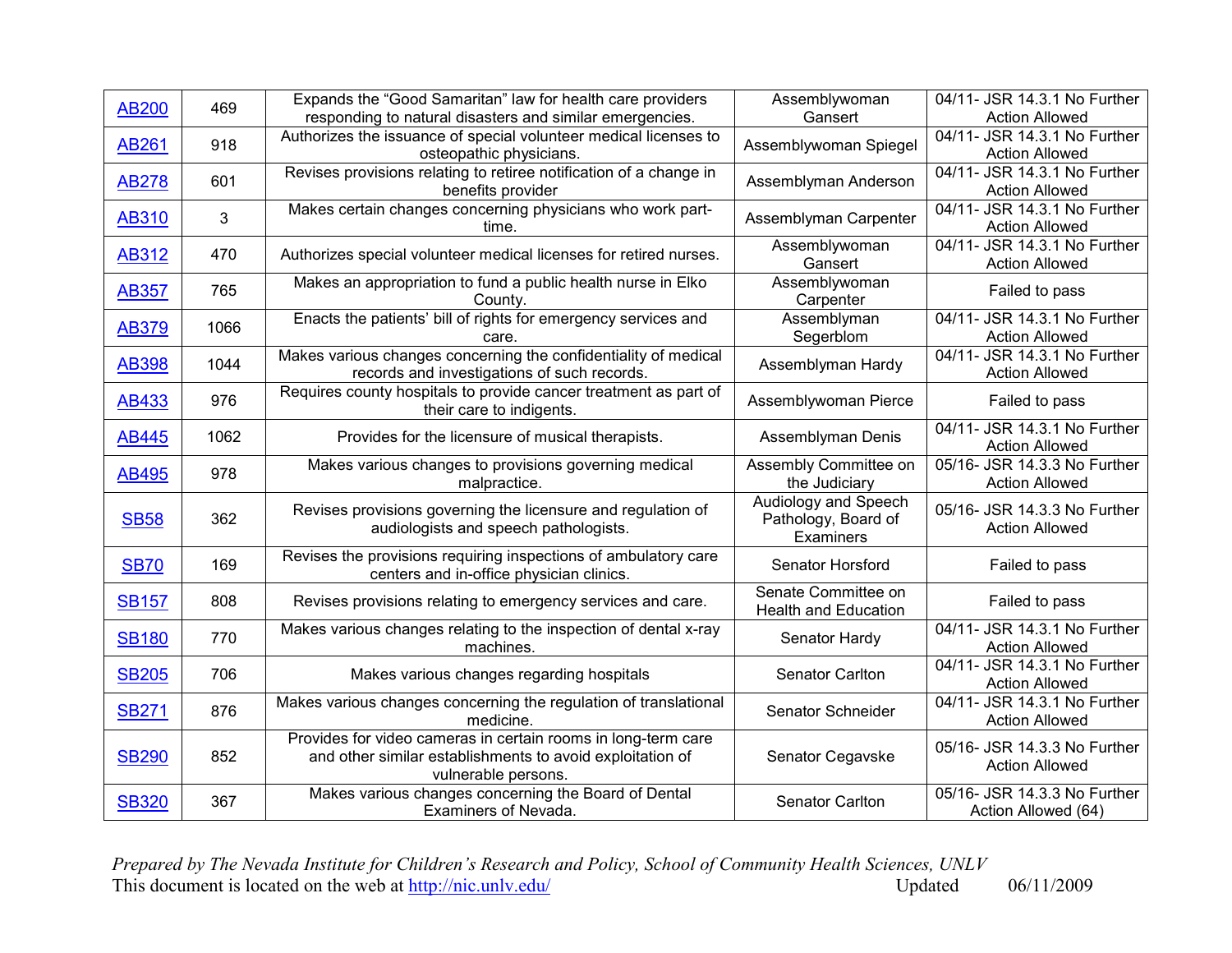| <b>SB364</b>                                | 220                                      | Revises provisions relating to professional licensing boards and<br>professional licenses.                                              | Legislative Committee on<br><b>Health Care</b>                                   | 05/16- JSR 14.3.3 No Further<br><b>Action Allowed</b> |  |  |  |
|---------------------------------------------|------------------------------------------|-----------------------------------------------------------------------------------------------------------------------------------------|----------------------------------------------------------------------------------|-------------------------------------------------------|--|--|--|
| <b>SB390</b>                                | 786                                      | Revises provisions relating to long-term care facilities.                                                                               | Senate Committee on<br><b>Health and Education</b>                               | Failed to pass                                        |  |  |  |
|                                             | Bill Draft Requests (never became bills) |                                                                                                                                         |                                                                                  |                                                       |  |  |  |
|                                             | 27                                       | Provides for the regulation of fitness professionals.                                                                                   | Senator Wiener                                                                   |                                                       |  |  |  |
|                                             | 131                                      | Makes various changes concerning professions.                                                                                           | Assemblyman Hardy                                                                |                                                       |  |  |  |
|                                             | 218                                      | Revises provisions relating to health care professional licensing<br>boards.                                                            | Legislative Committee on<br><b>Health Care</b>                                   |                                                       |  |  |  |
|                                             | 536                                      | Provides a central administration of professional licensing boards                                                                      | <b>Senator Beers</b>                                                             |                                                       |  |  |  |
| W                                           | 583                                      | Makes appropriation to the Nevada Cancer Institute.                                                                                     | Senator Lee                                                                      | Withdrawn                                             |  |  |  |
|                                             | 986                                      | Establishes provisions relating to the licensure of dietitians.                                                                         | Senator Wiener                                                                   |                                                       |  |  |  |
|                                             | 1068                                     | Revises provisions relating to health authorities.                                                                                      | Assemblywoman<br>Mastroluca                                                      |                                                       |  |  |  |
|                                             | 1184                                     | Provides additional authority for the state's public health system<br>to ensure safe operation of medical facilities.                   | Department of<br>Administration                                                  |                                                       |  |  |  |
| <b>Mental Health</b><br><b>Passed Bills</b> |                                          |                                                                                                                                         |                                                                                  |                                                       |  |  |  |
|                                             |                                          |                                                                                                                                         | Legislative Committee on                                                         |                                                       |  |  |  |
| AB <sub>6</sub>                             | 211                                      | Revises provisions relating to mental health.                                                                                           | <b>Health Care</b>                                                               | 05/18- APPROVED- Ch 92                                |  |  |  |
| <b>SB78</b>                                 | 338                                      | Allows establishment of standards for community training centers<br>for persons with mental retardation or related conditions.          | Mental Health &<br><b>Developmental Services</b><br>- Health & Human<br>Services | 06/01- APPROVED- Ch 403                               |  |  |  |
| <b>SB131</b>                                | 660                                      | Requires mental health consortiums to develop long range<br>strategic plans for the provision of mental health services for<br>children | Senator Cegavske                                                                 | 05/22- APPROVED- Ch 185                               |  |  |  |
| <b>Failed Bills</b>                         |                                          |                                                                                                                                         |                                                                                  |                                                       |  |  |  |
| <b>AB222</b>                                | 990                                      | Provides funding for autism programs and services                                                                                       | Assembly Committee on<br>Ways and Means                                          | Failed to pass                                        |  |  |  |
| <b>AB368</b>                                | 155                                      | Requires persons suffering from mental illness to receive<br>outpatient treatment under certain circumstances.                          | Assemblyman Stewart                                                              | 04/22- JSR 14.3.2 No Further<br><b>Action Allowed</b> |  |  |  |
| <b>SB171</b>                                | 1220                                     | Provides funding for autism programs and services.                                                                                      | Senate Committee on<br>Finance                                                   | Failed to pass                                        |  |  |  |
| <b>SB297</b>                                | 1076                                     | Revises provisions related to the credentialing of mental health                                                                        | Senator Cegavske                                                                 | 04/11- JSR 14.3.1 No Further                          |  |  |  |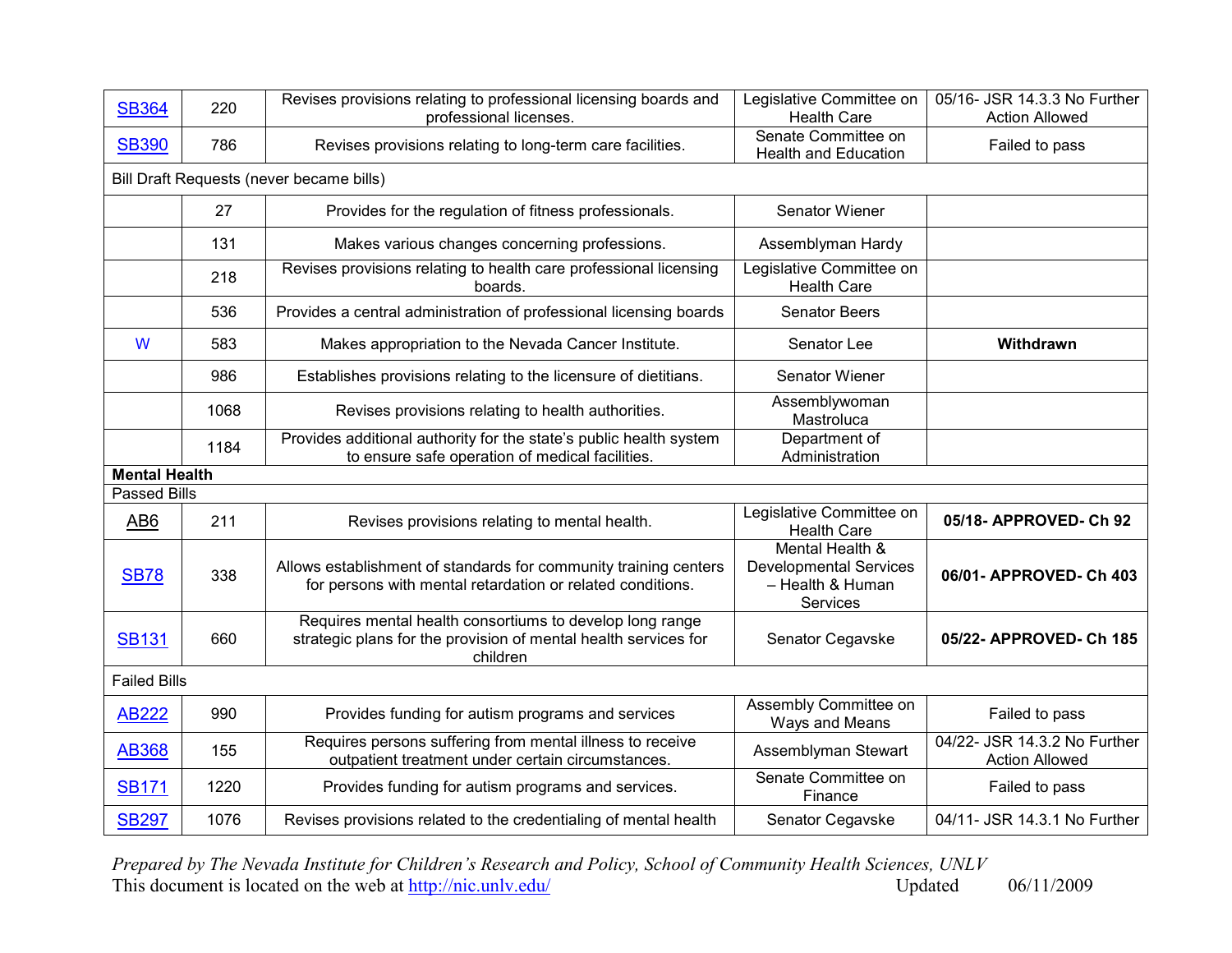|                     |                                       | professionals from other states.                                                                                                               |                                                    | <b>Action Allowed</b>           |
|---------------------|---------------------------------------|------------------------------------------------------------------------------------------------------------------------------------------------|----------------------------------------------------|---------------------------------|
|                     |                                       | Bill Draft Requests (never became bills)                                                                                                       |                                                    |                                 |
|                     | 794                                   | Makes various changes concerning admissions to mental health<br>facilities.                                                                    | Assemblyman Aizley                                 |                                 |
|                     | <b>Disease Prevention</b>             |                                                                                                                                                |                                                    |                                 |
| <b>AB173</b>        | 898                                   | Makes various changes to provisions governing occupational<br>diseases.                                                                        | Assemblywoman<br>Mastroluca                        | 05/22- APPROVED- Ch 151         |
| SB <sub>6</sub>     | 46                                    | Revises certain provisions governing workers' compensation and<br>occupational diseases.                                                       | Senator Lee                                        | 05/26- APPROVED- Ch 201         |
| <b>SB220</b>        | 1135                                  | Establishes provisions relating to chronic obstructive pulmonary<br>disease.                                                                   | Senate Committee on<br><b>Health and Education</b> | 05/18- APPROVED- Ch 85          |
| <b>SB304</b>        | 844                                   | Revises provisions governing communicable disease testing,<br>treatment, and control.                                                          | <b>Senator Parks</b>                               | 05/18- APPROVED- Ch 87          |
| <b>SB325</b>        | 42                                    | Revises provisions governing communicable diseases to include<br>MRSA.                                                                         | Senator Cegavske                                   | 05/26- APPROVED- Ch 219         |
| <b>SB425</b>        | 1311                                  | Extends reversion for previous session appropriation for the<br>Institute for Neuro-Immune Disease.                                            | Senate Committee on<br>Finance                     | 06/01 - APPROVED- Ch 410        |
| <b>SCR28</b>        | 743                                   | SCR: Promotes statewide awareness of melanoma                                                                                                  | Senator Copening                                   | 05/11- ENROLLED- File No.<br>64 |
| <b>Failed Bills</b> |                                       |                                                                                                                                                |                                                    |                                 |
| <b>SB233</b>        | 105                                   | Provides for the free immunization of certain children against<br>certain diseases within certain limits.                                      | Senator Woodhouse                                  | Failed to pass                  |
| <b>SB305</b>        | 845                                   | Revises provisions governing the treatment and control of<br>sexually transmitted diseases.                                                    | <b>Senator Parks</b>                               | Failed to pass                  |
| <b>SB381</b>        | 809                                   | Revises provisions relating to immunizations for children.                                                                                     | Senate Committee on<br><b>Health and Education</b> | Failed to pass                  |
|                     |                                       | Bill Draft Requests (never became bills)                                                                                                       |                                                    |                                 |
|                     | 78                                    | Establishes certain requirements for plastic products that contain<br>certain chemical compounds which are intended to be used by<br>children. | Assemblyman Parks                                  |                                 |
|                     | 154                                   | Revises provisions governing immunization of children.                                                                                         | Assemblyman Stewart                                |                                 |
|                     | 222                                   | Revises provisions relating to prostate cancer.                                                                                                | Senator Coffin                                     |                                 |
|                     | 798                                   | Provides support for programs that discourage eating disorders in<br>children.                                                                 | Assemblywoman<br>McClain                           |                                 |
|                     | <b>Physical Fitness and Nutrition</b> |                                                                                                                                                |                                                    |                                 |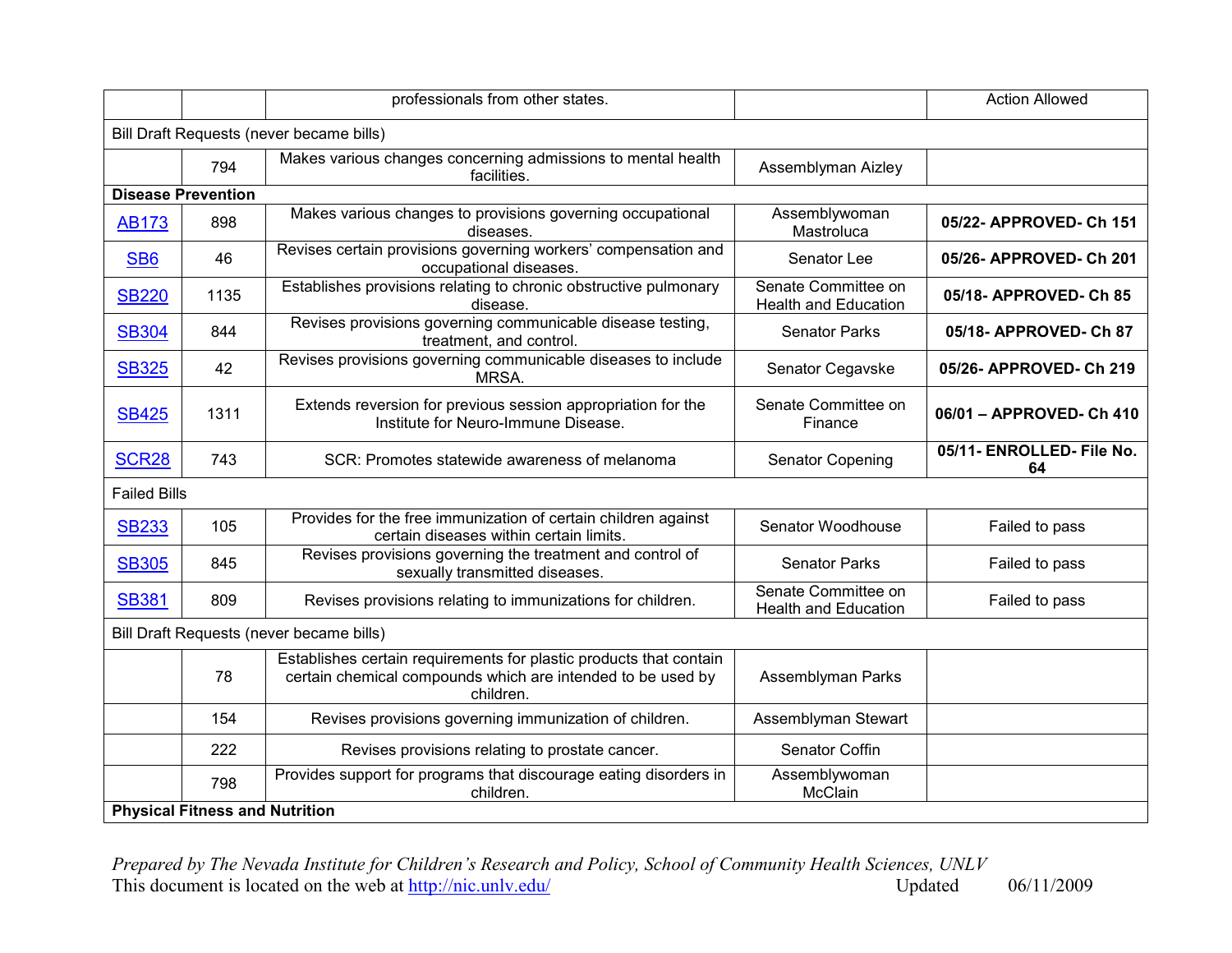|                     | <b>Passed Bills</b>              |                                                                                                                                    |                                                    |                                                       |  |
|---------------------|----------------------------------|------------------------------------------------------------------------------------------------------------------------------------|----------------------------------------------------|-------------------------------------------------------|--|
| SB <sub>7</sub>     | 23                               | Makes various changes relating to the Advisory Council on the<br>State Program for Fitness and Wellness.                           | Senator Wiener                                     | 06/03- APPROVED- File No.<br>411                      |  |
| <b>SCR12</b>        | 697                              | Urges the Department of Education to employ a full-time physical<br>education coordinator                                          | Senator Wiener                                     | 03/05- ENROLLED- File No.<br>22                       |  |
|                     | <b>Failed Bills</b>              |                                                                                                                                    |                                                    |                                                       |  |
| <b>AB145</b>        | 815                              | Requires schools to provide access to their athletic fields to<br>nonprofit youth sport programs.                                  | Assemblyman Hambrick                               | Failed to pass                                        |  |
| <b>AB285</b>        | 853                              | Makes various changes to physical activity in public schools and<br>other provisions related to education.                         | Assemblyman<br>Christensen                         | Failed to pass                                        |  |
|                     | <b>Tobacco and Substance Use</b> |                                                                                                                                    |                                                    |                                                       |  |
| <b>Passed Bills</b> |                                  |                                                                                                                                    |                                                    |                                                       |  |
| <b>AB229</b>        | 568                              | Enacts provisions governing fire-safe cigarettes.                                                                                  | Assemblyman Oceguera                               | 06/03- APPROVED- Ch 435                               |  |
| <b>Failed Bills</b> |                                  |                                                                                                                                    |                                                    |                                                       |  |
| <b>AB210</b>        | 871                              | Revises provisions governing driving under the influence of<br>alcohol or drugs.                                                   | Assemblyman Manendo                                | 04/11- JSR 14.3.1 No<br><b>Further Action Allowed</b> |  |
| <b>AB255</b>        | 812                              | Revises provisions governing the taxation of tobacco products                                                                      | Assemblywoman Leslie                               | Failed to pass                                        |  |
| <b>SB383</b>        | 1104                             | Requires certain warnings regarding the use of certain tobacco<br>products.                                                        | Senate Committee on<br><b>Health and Education</b> | 05/16- JSR 14.3.3 No<br><b>Further Action Allowed</b> |  |
|                     |                                  | Bill Draft Requests (never became bills)                                                                                           |                                                    |                                                       |  |
| W                   | 10                               | Revises provisions governing smoking in certain stores.                                                                            | Assembly Committee on<br>Judiciary                 | Withdrawn                                             |  |
|                     | 465                              | Requires all cigarettes sold in Nevada to be automatically<br>extinguishing when not being smoked so they are fire-safe.           | Assemblywoman Pierce                               |                                                       |  |
|                     | 890                              | Restricts drinking alcohol while working on construction projects.                                                                 | Assemblyman Cobb                                   |                                                       |  |
|                     | <b>Environmental Health</b>      |                                                                                                                                    |                                                    |                                                       |  |
| <b>Passed Bills</b> |                                  |                                                                                                                                    |                                                    |                                                       |  |
| <b>AB219</b>        | 682                              | Makes various changes concerning the monitoring of lead<br>exposure in children in this state                                      | Assemblyman Hardy                                  | 05/19- APPROVED- Ch 123                               |  |
| <b>AB414</b>        | 821                              | Makes various changes to the emissions inspection of vehicles<br>powered by diesel fuel.                                           | Assemblyman Claborn                                | 05/28- APPROVED- Ch 309                               |  |
| <b>SB59</b>         | 471                              | Revises provisions governing the surcharge for enhancement or<br>improvement of telephone systems used for reporting<br>emergency. | <b>Washoe County</b>                               | 05/22- APPROVED- Ch 176                               |  |
| <b>SB146</b>        | 652                              | Provides funding for the Department of Wildlife for habitat                                                                        | Senate Committee on                                | 06/01- APPROVED- Ch 406                               |  |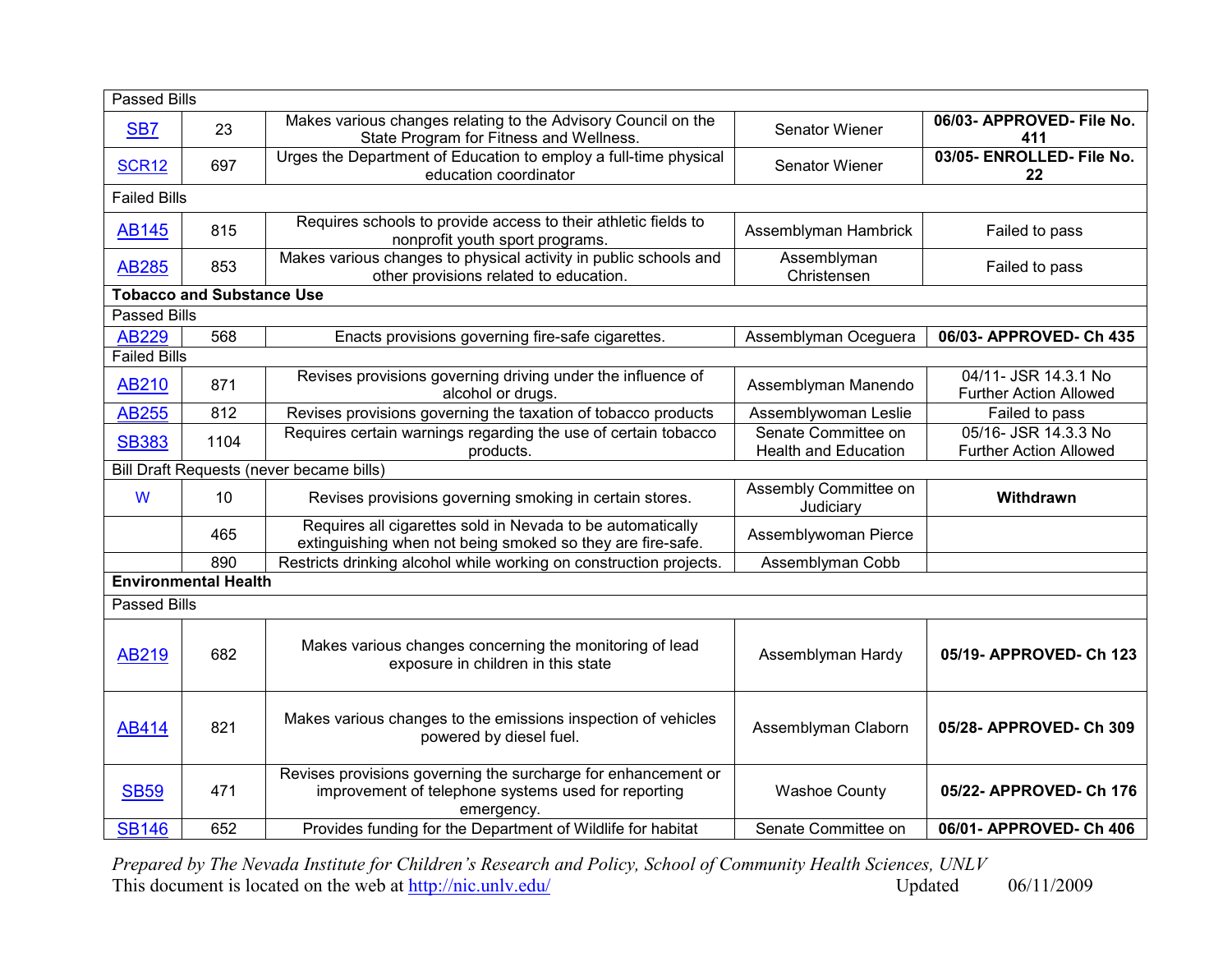|                          |     | restoration and wildfire prevention                                                                                             | Finance                                                                                |                                                       |
|--------------------------|-----|---------------------------------------------------------------------------------------------------------------------------------|----------------------------------------------------------------------------------------|-------------------------------------------------------|
| <b>SB185</b>             | 742 | Requires school districts to transition to using non-toxic cleaning<br>products                                                 | <b>Senator Copening</b>                                                                | 05/26- APPROVED- Ch 244                               |
| ACR7                     | 573 | ACR: Designates September 2009 as National Indoor Toxic Mold<br>Awareness Month.                                                | Assemblywoman Stewart                                                                  | 02/20- ENROLLED- File No.<br>12                       |
| SCR <sub>2</sub>         | 237 | Encourages entities that are engaged in water quality monitoring<br>to coordinate certain activities.                           | Legislative Committee to<br>Oversee the Western<br><b>Regional Water</b><br>Commission | 05/05- ENROLLED- File No.<br>61                       |
| <b>Failed Bills</b>      |     |                                                                                                                                 |                                                                                        |                                                       |
| <b>SB311</b>             | 924 | Requires the fluoridation of public water systems serving Washoe<br>County.                                                     | Senator Mathews and<br>Assemblywoman Smith                                             | Failed to pass                                        |
| <b>SB345</b>             | 238 | Makes an appropriation to the Truckee River Flood Project to<br>support ecosystem restoration activities.                       | Legislative Committee to<br>Oversee the Western<br><b>Regional Water</b><br>Commission | Failed to pass                                        |
| <b>AJR14</b>             | 5   | Makes various changes concerning regulation of air quality and<br>motor vehicle emissions standards.                            | Assemblyman<br>Ohrenschall                                                             | 04/22- JSR 14.3.2 No<br><b>Further Action Allowed</b> |
|                          |     | Bill Draft Requests (never became bills)                                                                                        |                                                                                        |                                                       |
|                          | 597 | Revises the provisions governing emergency management plans<br>to include evacuation and sheltering of the civilian population. | Senate Committee on<br>Transportation and<br><b>Homeland Security</b>                  |                                                       |
| <b>Injury Prevention</b> |     |                                                                                                                                 |                                                                                        |                                                       |
| <b>Passed Bills</b>      |     |                                                                                                                                 |                                                                                        |                                                       |
| <b>AB214</b>             | 25  | Revises provisions governing industrial injuries and occupational<br>diseases.                                                  | Assemblywoman Parnell                                                                  | 06/03- APPROVED- Ch 433                               |
| <b>AB430</b>             | 464 | Prohibits retailers from promoting or selling children's toys that<br>have been voluntarily recalled.                           | Assemblywoman Pierce                                                                   | 06/03- APPROVED- Ch 436                               |
| <b>AB475</b>             | 47  | Makes various changes to laws governing driving under the<br>influence of intoxicating liquor or controlled substances.         | Assembly Committee on<br>Judiciary                                                     | 05/19- APPROVED- CH 134                               |
| <b>Failed Bills</b>      |     |                                                                                                                                 |                                                                                        |                                                       |
| <b>AB153</b>             | 77  | Makes changes concerning automobile drivers' education.                                                                         | Assembly Committee on<br>Transportation                                                | 04/11- JSR 14.3.1 No<br><b>Further Action Allowed</b> |
| <b>SB116</b>             | 20  | Makes failure to wear a safety belt in a motor vehicle a primary<br>offense.                                                    | Senate Committee on<br>Transportation and<br><b>Homeland Security</b>                  | 05/16- JSR 14.3.3 No<br><b>Further Action Allowed</b> |
| <b>SB145</b>             | 63  | Makes various changes relating to motor vehicle and traffic<br>safety.                                                          | Senator Schneider                                                                      | 04/11- JSR 14.3.1 No<br><b>Further Action Allowed</b> |
| <b>SB357</b>             | 93  | Enacts provisions relating to funding for transportation safety and<br>homeland security.                                       | Senate Committee on<br>Transportation and                                              | 04/11- JSR 14.3.1 No<br><b>Further Action Allowed</b> |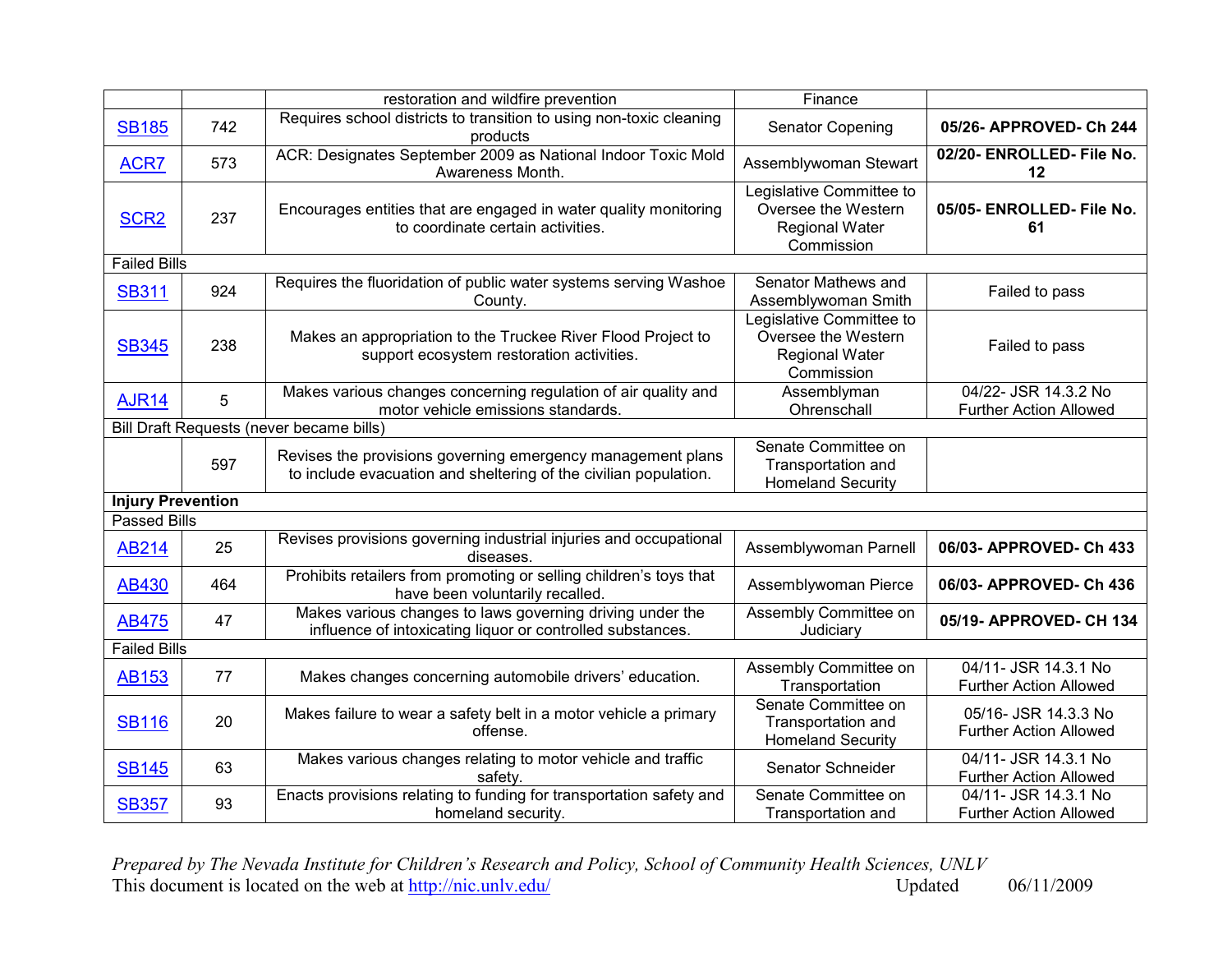|                     |      |                                                                                                                                    | <b>Homeland Security</b>                                               |                                  |
|---------------------|------|------------------------------------------------------------------------------------------------------------------------------------|------------------------------------------------------------------------|----------------------------------|
|                     |      | Bill Draft Requests (never became Bills)                                                                                           |                                                                        |                                  |
|                     | 539  | Provides for introduction of evidence in civil actions regarding<br>failure of injured party to wear a seat belt.                  | <b>Senator Beers</b>                                                   |                                  |
| <b>Other</b>        |      |                                                                                                                                    |                                                                        |                                  |
| <b>Passed Bills</b> |      |                                                                                                                                    |                                                                        |                                  |
| <b>AB112</b>        | 214  | Revises provisions relating to public health.                                                                                      | Legislative Committee on<br><b>Health Care</b>                         | 05/18- APPROVED- Ch 98           |
| <b>AB137</b>        | 201  | Revises provisions concerning the State Hygienic Laboratory                                                                        | Senator Heck                                                           | 04/22- APPROVED- Ch 15           |
| AB191               | 827  | Extends provisions relating to certain physical examinations given<br>to children in schools.                                      | Assemblyman Denis                                                      | 05/28- APPROVED- Ch 285          |
| <b>AB206</b>        | 858  | Makes various changes relating to public health and safety.                                                                        | Assembly Committee on<br>Health and Human<br>Services                  | 05/22- APPROVED- Ch 153          |
| <b>AB216</b>        | 1119 | Revises provisions governing the Nevada Academy of Health.                                                                         | Assembly Committee on<br>Health and Human<br><b>Services</b>           | 05/06- APPROVED- Ch 30           |
| <b>AB337</b>        | 593  | Revises provisions concerning drug-endangered children.                                                                            | Assemblywoman Leslie                                                   | 05/29- APPROVED- Ch 340          |
| <b>SB23</b>         | 328  | Revises provisions governing organizational matters within the<br>Department of Health and Human Services                          | Dept. of Health and<br><b>Human Services</b>                           | 05/18- APPROVED- Ch 78           |
| <b>SB54</b>         | 336  | Revises qualifications of the State Health Officer.                                                                                | Health Division - Health<br>and Human Services                         | 06/04- APPROVED- Ch 456          |
| <b>SB59</b>         | 471  | Revises provisions governing the surcharge for enhancement or<br>improvement of telephone systems used for reporting<br>emergency. | <b>Washoe County</b>                                                   | 05/22- APPROVED- Ch 176          |
| <b>SB79</b>         | 327  | Consolidates various statutory boards and committees of the<br>Department of Health and Human Services                             | Dept. of Health and<br><b>Human Services</b>                           | 05/22- APPROVED- Ch 181          |
| <b>SB307</b>        | 241  | Makes various changes concerning access to federal matching<br>funds for the state health care system.                             | Senator Wiener                                                         | 05/18- APPROVED- Ch 88           |
| ACR <sub>3</sub>    | 638  | Designates February 11, 2009, as Tissue and Organ Donor Day<br>in Nevada.                                                          | Assemblywoman<br>Gansert                                               | 02/17- ENROLLED- File No.<br>8   |
| <b>ACR21</b>        | 856  | ACR: Honors the Angel Kiss Foundation for helping families of<br>children with cancer.                                             | Assemblywoman Smith                                                    | 04/09- ENROLLED- File No.<br>42  |
| <b>SCR15</b>        | 1051 | SCR: Recognizes World Kidney Day on March 12, 2009.                                                                                | <b>Senator Mathews</b><br>Assemblywoman Leslie                         | 03/13- ENROLLED- File No.<br>31  |
| <b>SCR31</b>        | 1307 | Recognizes the month of May as Dandy-Walker Syndrome and<br>Hydrocephalus Awareness Month.                                         | Senate Committee on<br><b>Legislative Operations</b><br>and Elections. | 05/13- ENROLLED- File No.<br>70  |
| <b>SCR39</b>        | 1333 | Requires the Committee on Health Care to adopt certain<br>recommendations regarding the provision of health care.                  | Senate Committee on<br>Legislative Operations                          | 06/02- ENROLLED- File No.<br>101 |